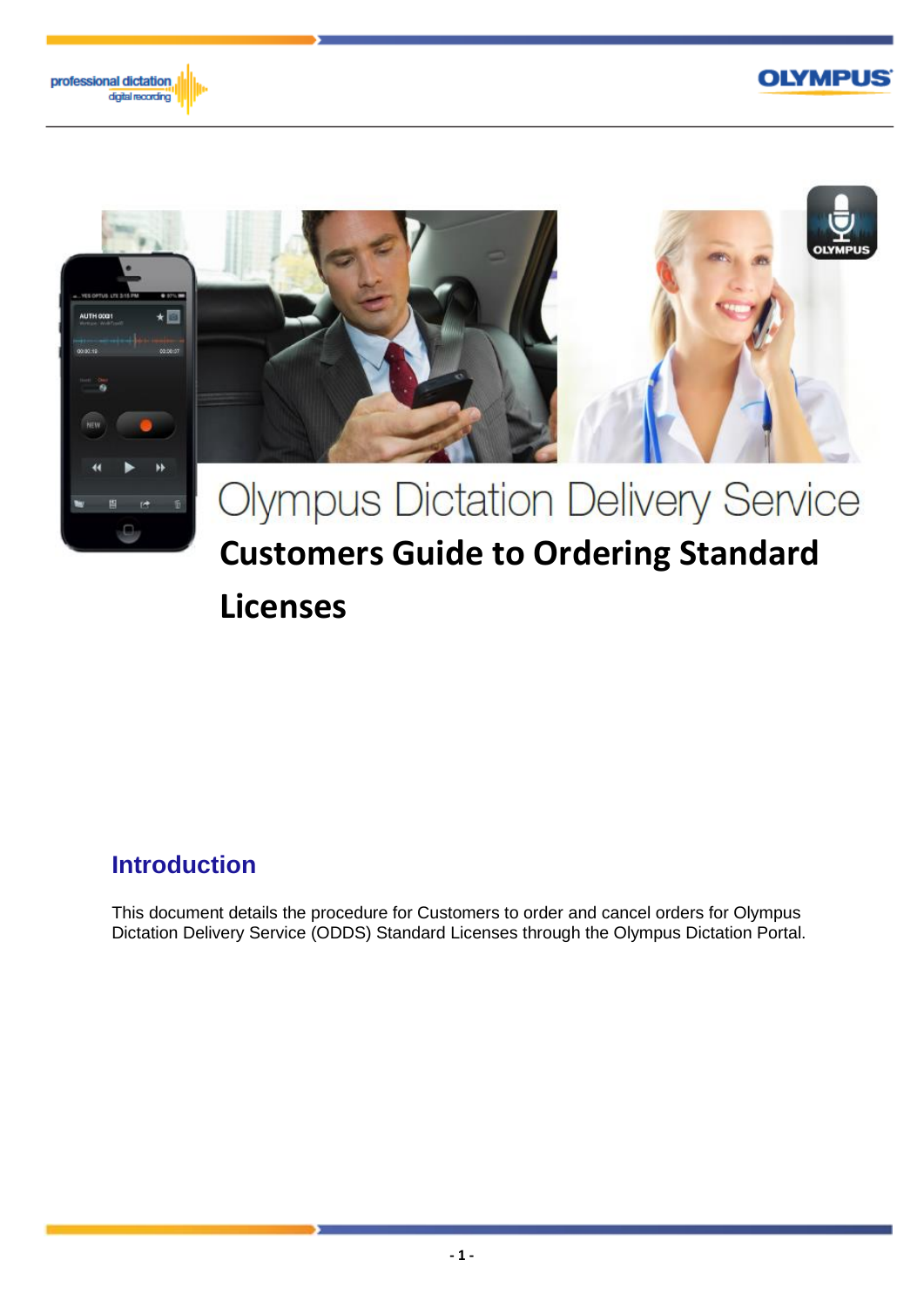



## **Order Licenses from your Olympus Dealer**

From the Dashboard, select [Order Standard License(s)].

| <b>Dashboard</b>                   |  |
|------------------------------------|--|
| Order Standard License(s)          |  |
| Please enter the number of         |  |
| licenses you wish to order, then   |  |
| click the Order button, Once       |  |
| submitted your Olympus dealer will |  |
| be notified                        |  |
| ∩rder                              |  |

In the blank field next to the Order button, enter in the number of Licenses you require and press the [Order] Button.



A Confirmation Window will be displayed prompting you to confirm that you wish to order the requested number of Standard Licenses. Press the [OK] Button to confirm your order.

| <b>Confirmation</b>                                  | ×                   |
|------------------------------------------------------|---------------------|
| Are you sure you want to order 5 Standard license/s? |                     |
|                                                      | <b>OK</b><br>Cancel |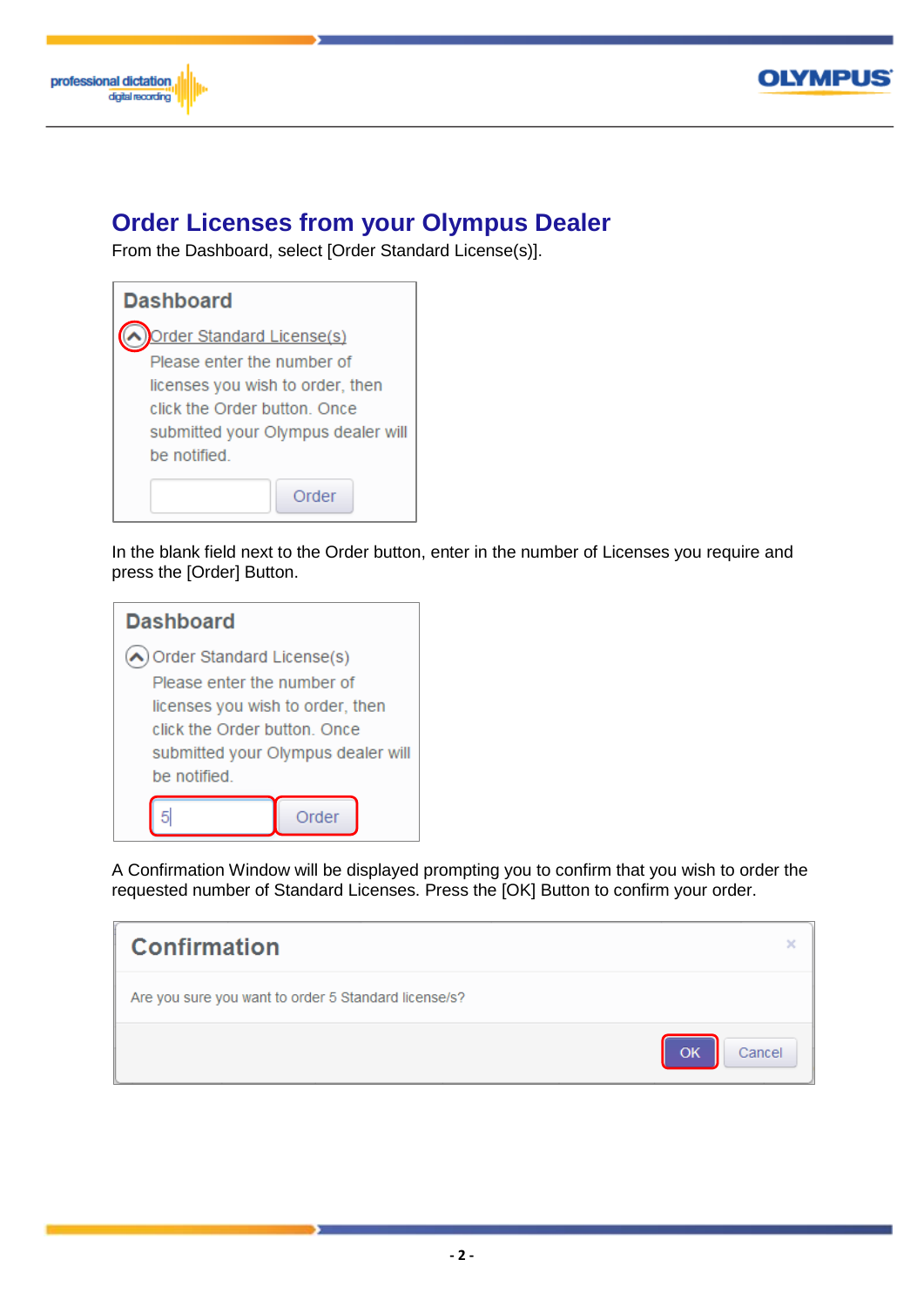



A Window will be displayed confirming the success of your order. Press the [OK] Button. Your Olympus Dealer will then receive an E-mail to confirm that your order has been placed.

| Order   | ×  |
|---------|----|
| Success |    |
|         | OK |

Once you have finalised the purchase of your ODDS Standard Licenses with your Olympus Dealer. The Standard Licenses will be issued to your account and you will receive the "Standard License Issue Notification [C-003]" E-mail notification as confirmation.

| Standard license issue notification [C-003]<br>Inbox x                                                                                                                                                                                                                                                                                                                                                                                                                                                                                                                                          |  |
|-------------------------------------------------------------------------------------------------------------------------------------------------------------------------------------------------------------------------------------------------------------------------------------------------------------------------------------------------------------------------------------------------------------------------------------------------------------------------------------------------------------------------------------------------------------------------------------------------|--|
| $10/14/13 =$<br>Olympus Dictation Delivery Service $\langle$ odp notice@dictation-portal.com><br>to me $\vert \mathbf{v} \vert$                                                                                                                                                                                                                                                                                                                                                                                                                                                                 |  |
| Dear OIAS Customer 6.<br>OIAS Dealer 3 has issued licenses as below.<br>Type of license issued: Standard<br>The number of license issued: 5<br>The license expiration date: 13/10/2014                                                                                                                                                                                                                                                                                                                                                                                                          |  |
| To start using your licenses, please take the following steps.<br>1. Login to the Olympus Dictation Portal.<br>2. Complete the dictation file delivery setting on Smartphone List in the Olympus Dictation Portal.<br>3. Download the Olympus Dictation for iPhone/Android app to your smartphones.<br>4. Enter following information in the fields in the Settings tab of the app to activate the app.<br>URL: https://www.dictation-portal.com/<br>Smartphone login ID: OIAS Customer 6<br>Smartphone password: The password you created<br>The e-mail address of the user of each smartphone |  |
| If you received this e-mail in error, please delete this e-mail from your system<br>This is an automatically generated e-mail, please do not reply.<br>Please contact us from the link below.<br>https://www.dictation-portal.com/ContactUs                                                                                                                                                                                                                                                                                                                                                     |  |